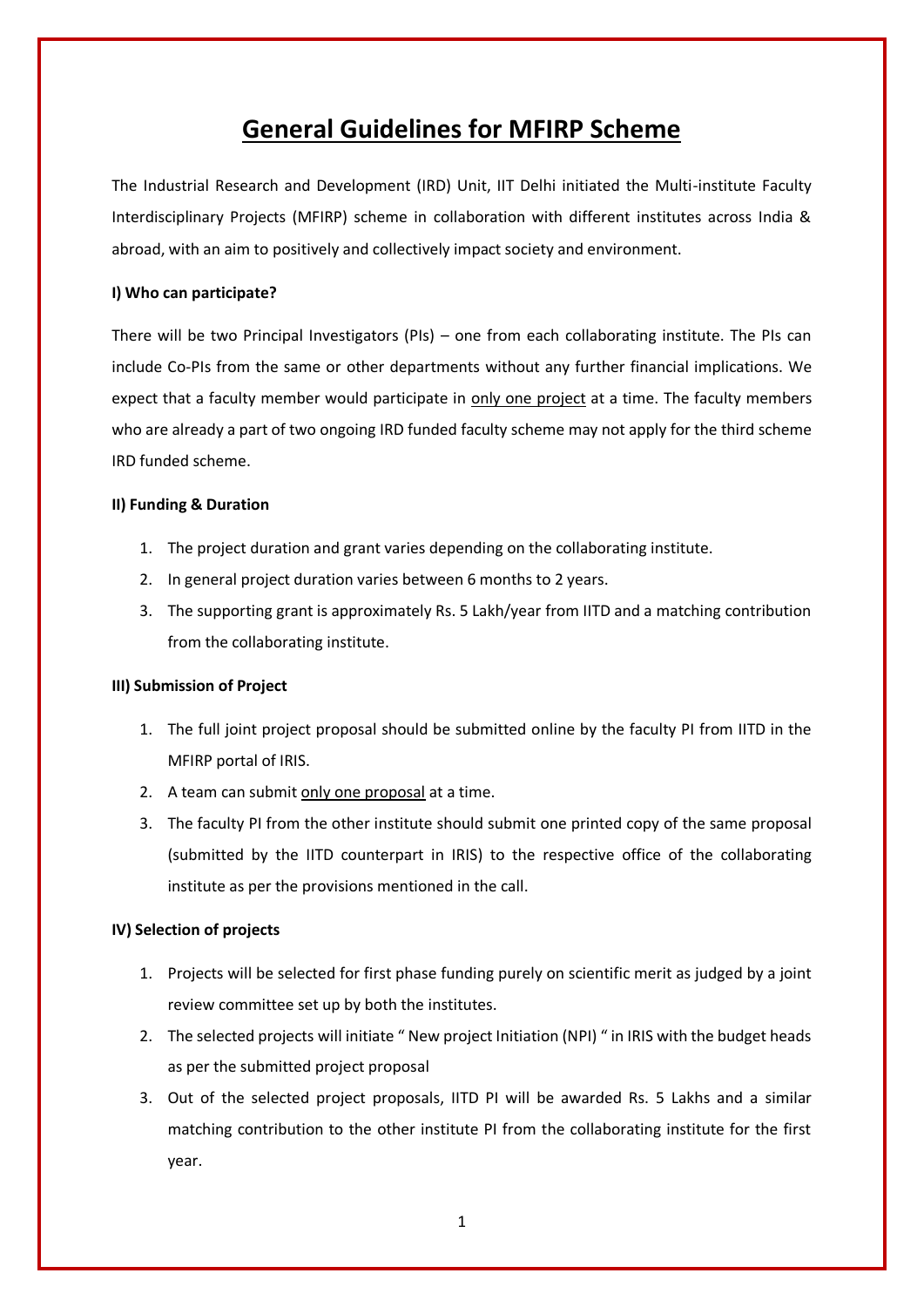- 4. The second year funding will be released following a review of the annual progress report and submission of a joint project proposal to an external funding agency.
- 5. For the second year funding and project tenure extension "Budget Revision & Tenure Extension " request needs to be submitted by the PI.

## **V) Utilisation of funds**

- 1. The funds of the projects should only be used for the purposes designated in the sanction letter *vis-à-vis* consumables, contingencies and support staff salary. The funds should NOT be used for PhD students, JRF, SRF, etc. Supporting staff should not get funds support from two funding sources at a time.
- 2. For MFIRP with foreign institutes/universities NMT Rs. 1.5 Lakh travel grant is permissible from the total project funds.
- 3. Funds may be used for core research activities only.
- 4. Deviation from the budget/ project duration demands prior approval from competent authority.

### **VI) Collaborative Activities**

Collaboration activities may be based on joint projects set up by faculty members of both institutions, including:

- 1. The project work can be part of a dissertation work of MD/MS/MCh/DM/MTech students. In this case the concerned student will be jointly supervised by both the PIs of the collaborating institutes.
- 2. Joint research projects
- 3. Any other form of partnerships, to be promoted and implemented jointly when both IITD and collaborating institute find it mutually beneficial.

### **VII) Conflict Resolution**

Collaborative Research Agreement, Intellectual Property Right and joint supervision issues will be addressed as per the guidelines of the two institutes described in detail in the IITD and collaborating institute MoU.

### **VIII) Submission of Report**

1. Interim project progress report after completion of one year which includes submission of at least one research project to external funding agency and/or project progress presentation.